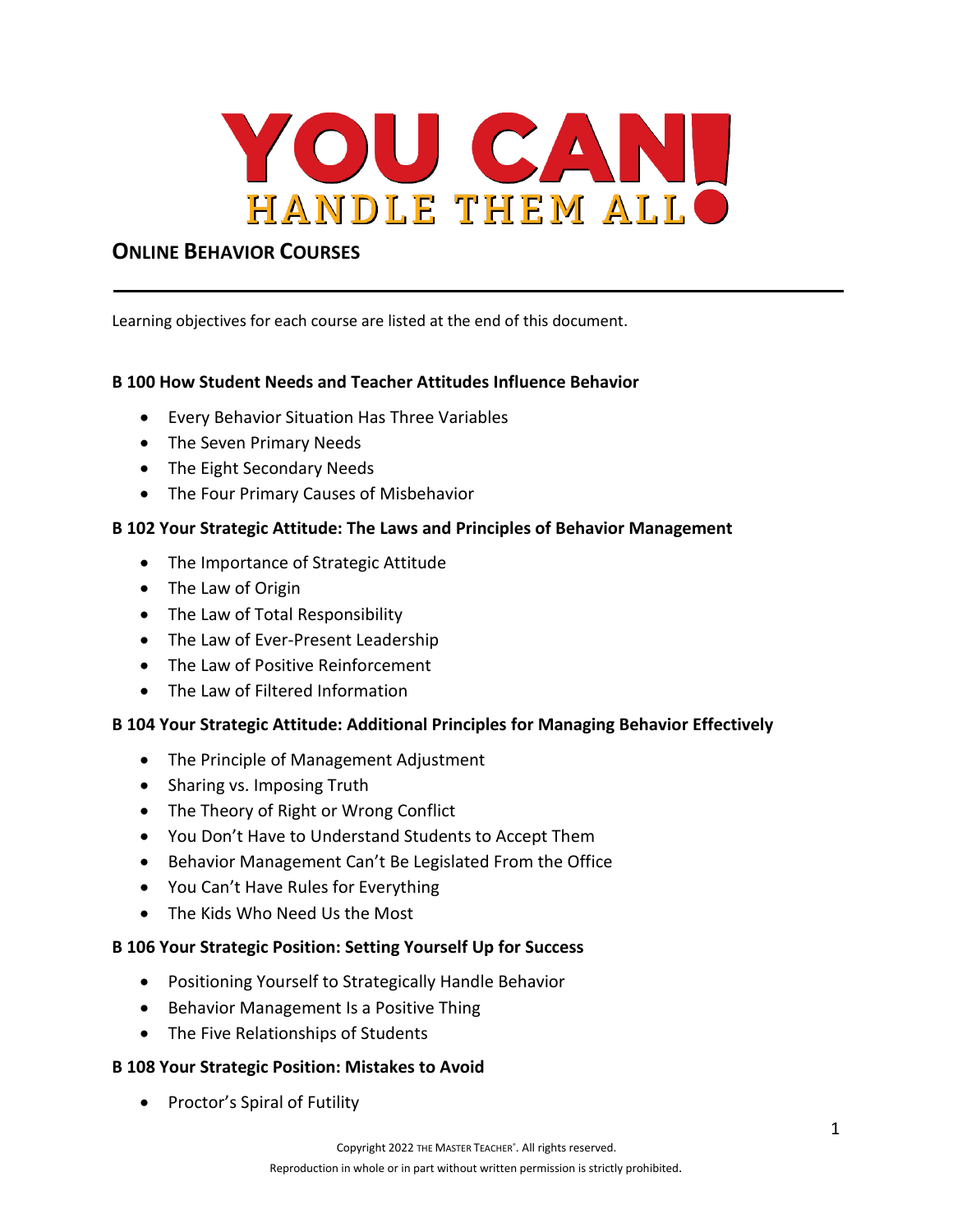- Tact Rather Than Attack
- You Can't Take It Back
- Don't Back Yourself Against the Wall

# **B110 Your Strategic Position: Vital Understandings**

- Due Process: A Requirement for Fairness
- Absolutely Refuse to Reject
- There's No Place for Sarcasm
- Caring Is Not Coddling
- Remember: You May Be Starting the Fight

## **B 112 Your Strategic Actions: Techniques for Success**

- The First Decision Before You Act
- Your Most Effective Tool: The Private Conference
- You Must Get Both Viewpoints
- Always Separate Attitude and Behavior
- Counseling Students About Attitudes

# **B 114 Your Strategic Actions: Keeping Problems From Escalating**

- Never Ask Why . . . Ask What
- The People Priorities
- Keeping the Responsibility for Misbehavior with the Student
- Discuss the Real Issues Without Doing Damage
- Confront With Caring

## **B 116 Your Strategic Actions: Keeping Communication Open**

- Two Vital Forms of Communication
- Techniques for Listening
- Keys to Effective Listening
- Sharing the Responsibility With Parents

## **B 118 Your Strategic Actions: Maintaining Relationships With Students**

- Ownership Is a Key to Changing Behavior
- Don't Talk Past the Point of Being Influential
- The Effective Art of Seed Planting
- The Damaging Actions: The Put-Down, the Put-On, and the Put-Off
- Handling Alibis, Objections, and Complaints
- Sympathy and Empathy

## **B 120 Your Strategic Actions: Helping Students Heal and Grow**

• The Benefit of the Doubt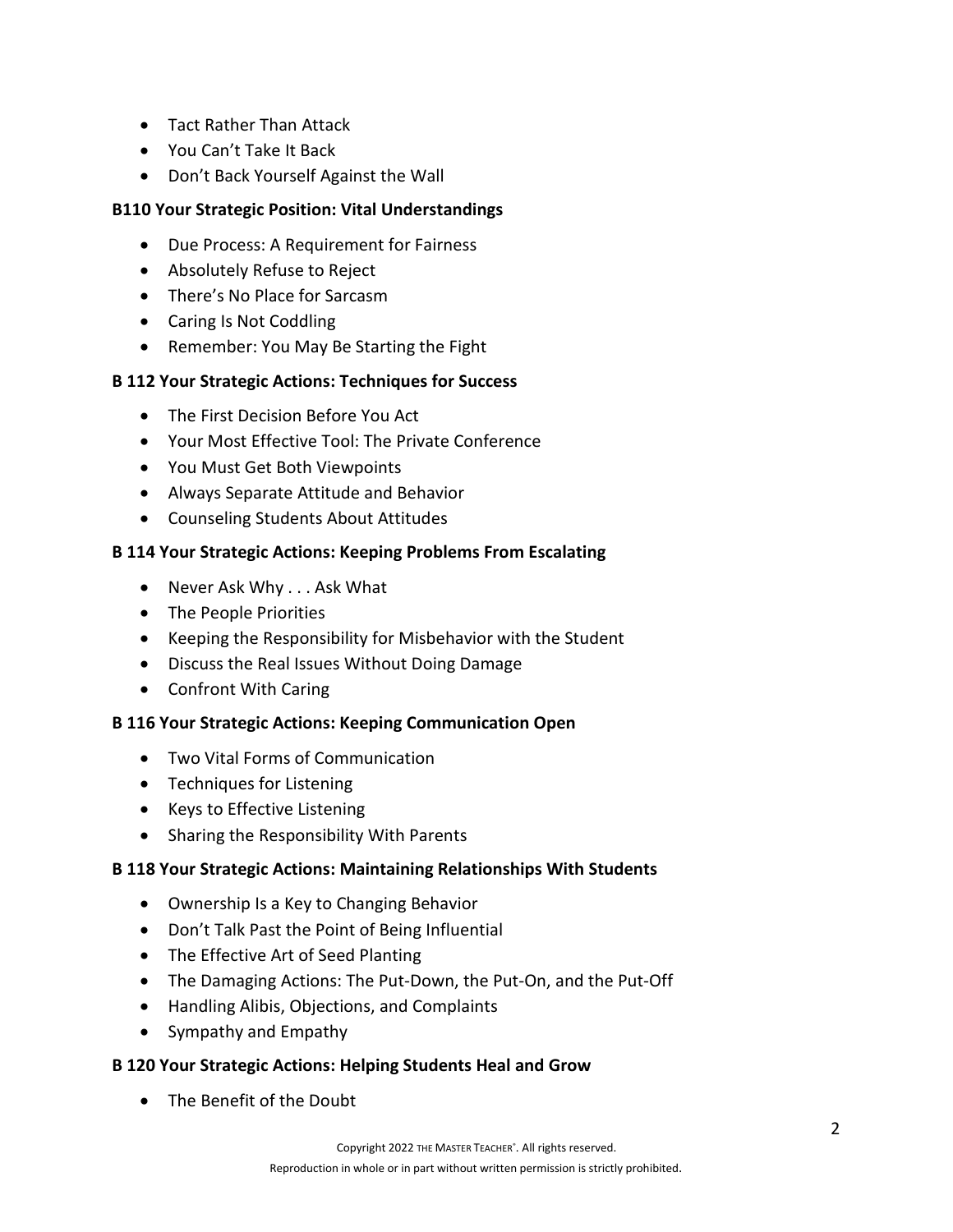- Changing Student Habits
- When Guilt Has Been Established
- Taking Kids Off the Hook
- Every Rule Has Exceptions
- Being a Healer
- Buying Time: A Valuable Contribution
- Broad Generalizations About Behavior

# **COURSES AND COURSE OBJECTIVES**

## **B 100 How Student Needs and Teacher Attitudes Influence Behavior**

- Every Behavior Situation Has Three Variables
	- $\circ$  Learn the three variables in every behavior situation and how all three factors will remain variables unless a teacher can control their own behavior.
- The Seven Primary Needs
	- $\circ$  Learn what the seven primary human needs are and how they must be met before students can focus on anything else.
- The Eight Secondary Needs
	- $\circ$  Learn what the eight secondary needs are and how they can motivate students to learn and behave.
- The Four Primary Causes of Misbehavior
	- $\circ$  Learn how every behavior has a purpose that can be attributed to one of these four causes.

## **B 102 Your Strategic Attitude: The Laws and Principles of Behavior Management**

- The Importance of Strategic Attitude
	- o Learn why a professional management stance will help determine your happiness, satisfaction, and well-being.
- The Law of Origin
	- $\circ$  Learn why institutions and the people who work in them must operate in agreement with the reason for their origin and existence to be successful.
- The Law of Total Responsibility
	- $\circ$  Learn why an appointed leaders is responsible for everything that happens within their realm of leadership and how to accept this responsibility in the classroom.
- The Law of Ever-Present Leadership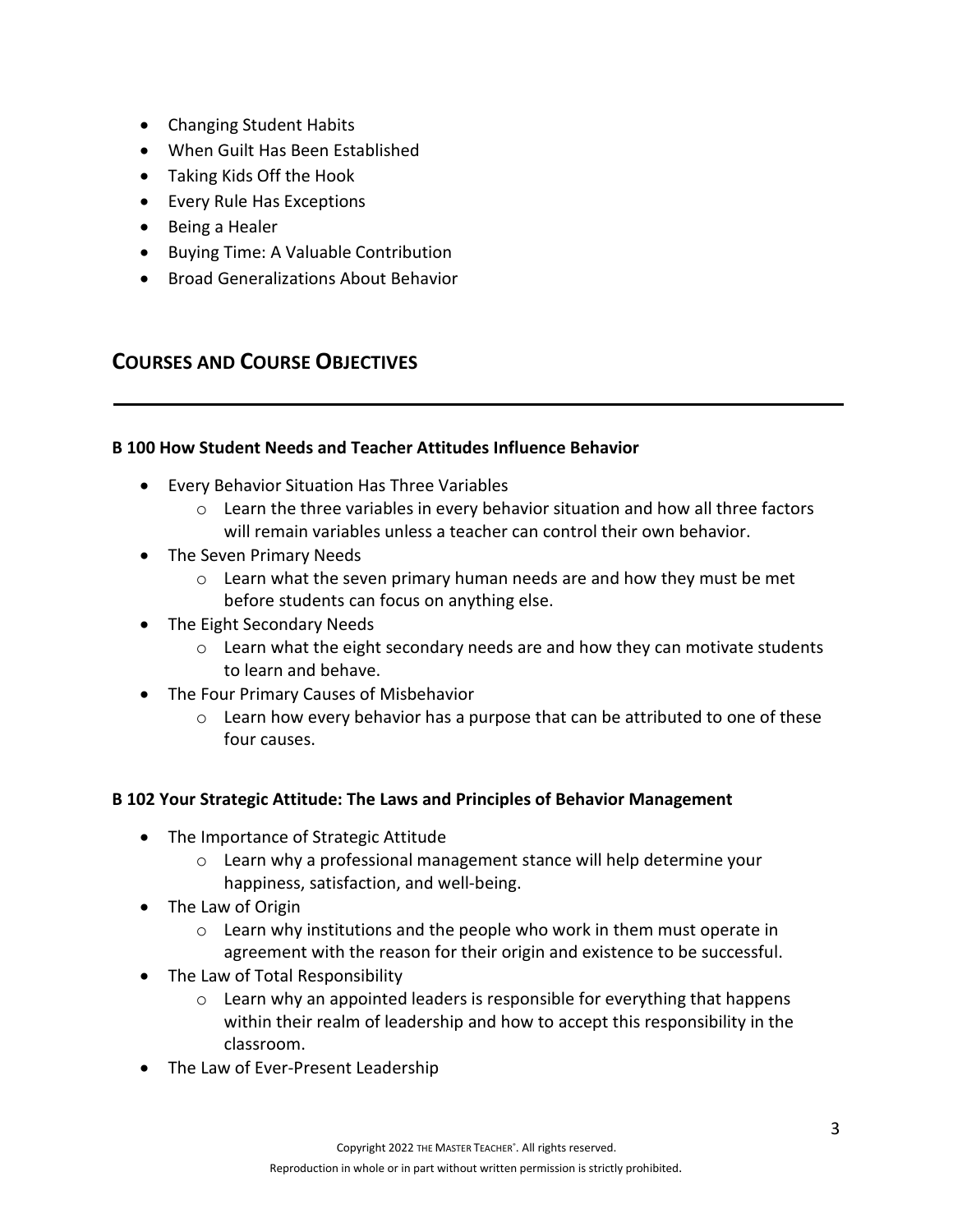- $\circ$  Learn that whenever two or more people gather, leadership is present and how this leadership can be a positive or negative force for individuals and the school.
- The Law of Positive Reinforcement
	- $\circ$  Learn why negative attitudes and behaviors emerge in the absence of positive reinforcement from leadership.
- The Law of Filtered Information
	- o Learn why the more power and influence a teacher possesses, the more information received from students will be filtered.

## **B 104 Your Strategic Attitude: Additional Principles for Managing Behavior Effectively**

- The Principle of Management Adjustment
	- o Learn why the higher you go in title and position, the more you are required to adjust your behavior to get others to adjust their own.
- Sharing vs. Imposing Truth
	- $\circ$  Learn the difference between sharing and imposing your truth to students and why the distinction is important.
- The Theory of Right or Wrong Conflict
	- $\circ$  Learn why your beliefs about right and wrong can affect your success.
- You Don't Have to Understand Students to Accept Them
	- $\circ$  Learn why you must accept students even if you don't understand their behavior in order to find solutions.
- Behavior Management Can't Be Legislated From the Office
	- o Learn who is responsible for behavior in a school and why.
- You Can't Have Rules for Everything
	- o Learn why flexibility in rules can allow you to be more fair and make better decisions.
- The Kids Who Need Us the Most
	- $\circ$  Learn why the students you have the most profound effect on are often the ones you think you aren't getting through to.

## **B 106 Your Strategic Position: Setting Yourself Up for Success**

- Positioning Yourself to Strategically Handle Behavior
	- o Learn the attitudes and behaviors that will position you for maximum effectiveness in dealing with student behavior.
- Behavior Management Is a Positive Thing
	- o Learn why teaching proper behavior and self-discipline will affect students and their academics positively.
- The Five Relationships of Students
	- $\circ$  Learn about the five relationships every student has in the classroom and why they must be dealt with collectively.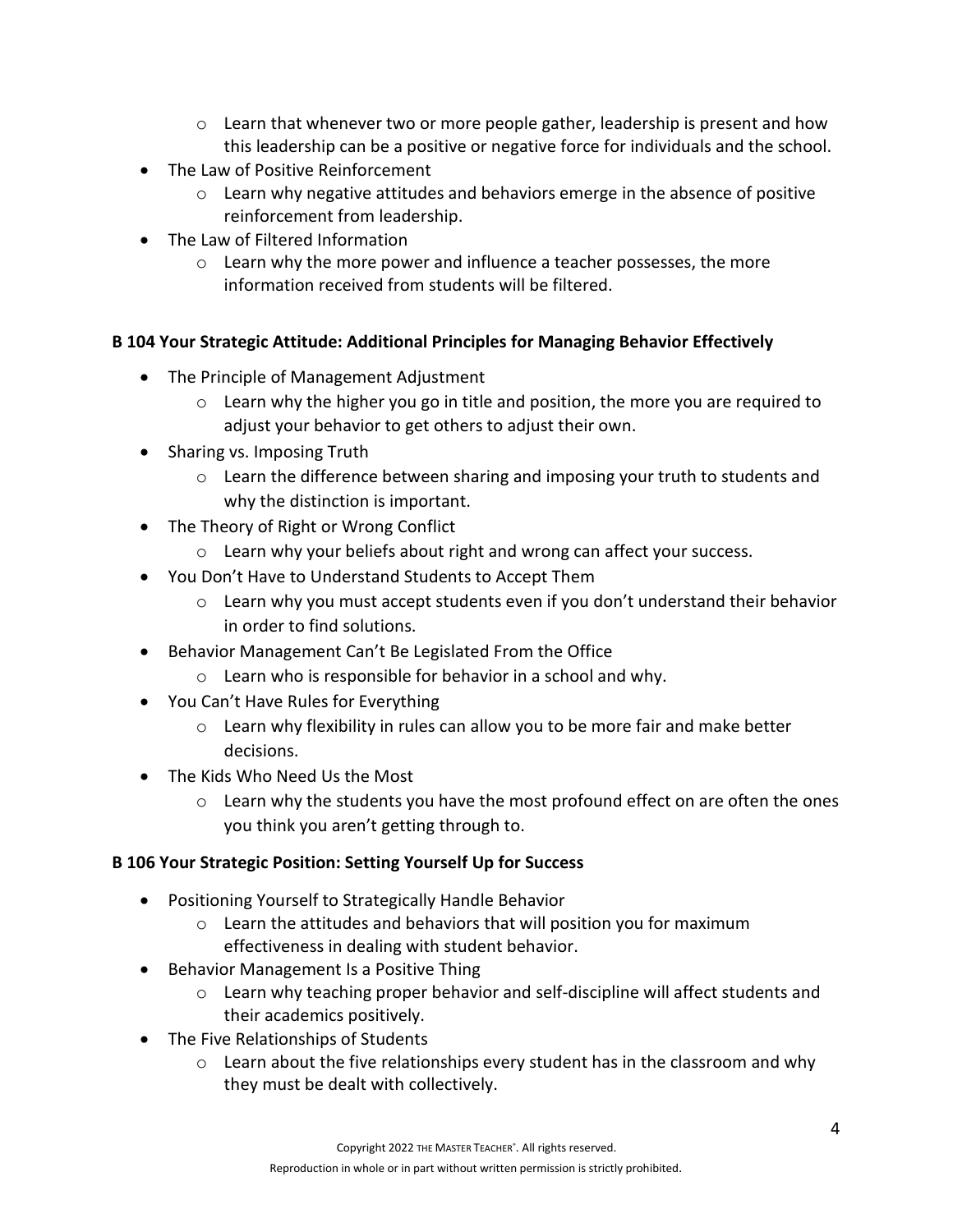## **B 108 Your Strategic Position: Mistakes to Avoid**

- Proctor's Spiral of Futility
	- o Learn about the seven-step process of futility and how to reverse it.
- Tact Rather Than Attack
	- $\circ$  Learn why tact is an effective strategy to build the relationships necessary to make permanent behavior changes.
- You Can't Take It Back
	- $\circ$  Learn why it's important to be careful with your words when handling student behavior.
- Don't Back Yourself Against the Wall
	- $\circ$  Learn why ultimatums put you in an unwinnable situation and ways to avoid them.

## **B 110 Your Strategic Position: Vital Understandings**

- Due Process: A Requirement for Fairness
	- $\circ$  Learn how due process allows us to create an environment of fairness in our classroom.
- Absolutely Refuse to Reject
	- $\circ$  Learn why inclusion rather than exclusion is necessary to lead and teach.
- There's No Place for Sarcasm
	- o Learn about the damaging effects of sarcasm and why it has no place in the classroom.
- Caring Is Not Coddling
	- $\circ$  Learn the differences between caring and coddling and how caring develops strengths.
- Remember: You May Be Starting the Fight
	- o Learn why teacher respect for the student is a vital element in behavior situations regardless of student respect for teacher and how a loss of power is typically the cause of disrespect.

## **B 112 Your Strategic Actions: Techniques for Success**

- The First Decision Before You Act
	- $\circ$  Learn to decide whether you want to punish or change behavior when problems arise.
- Your Most Effective Tool: The Private Conference
	- o Learn why dealing with behavior problems privately is infinitely more effective than dealing with them publicly.
- You Must Get Both Viewpoints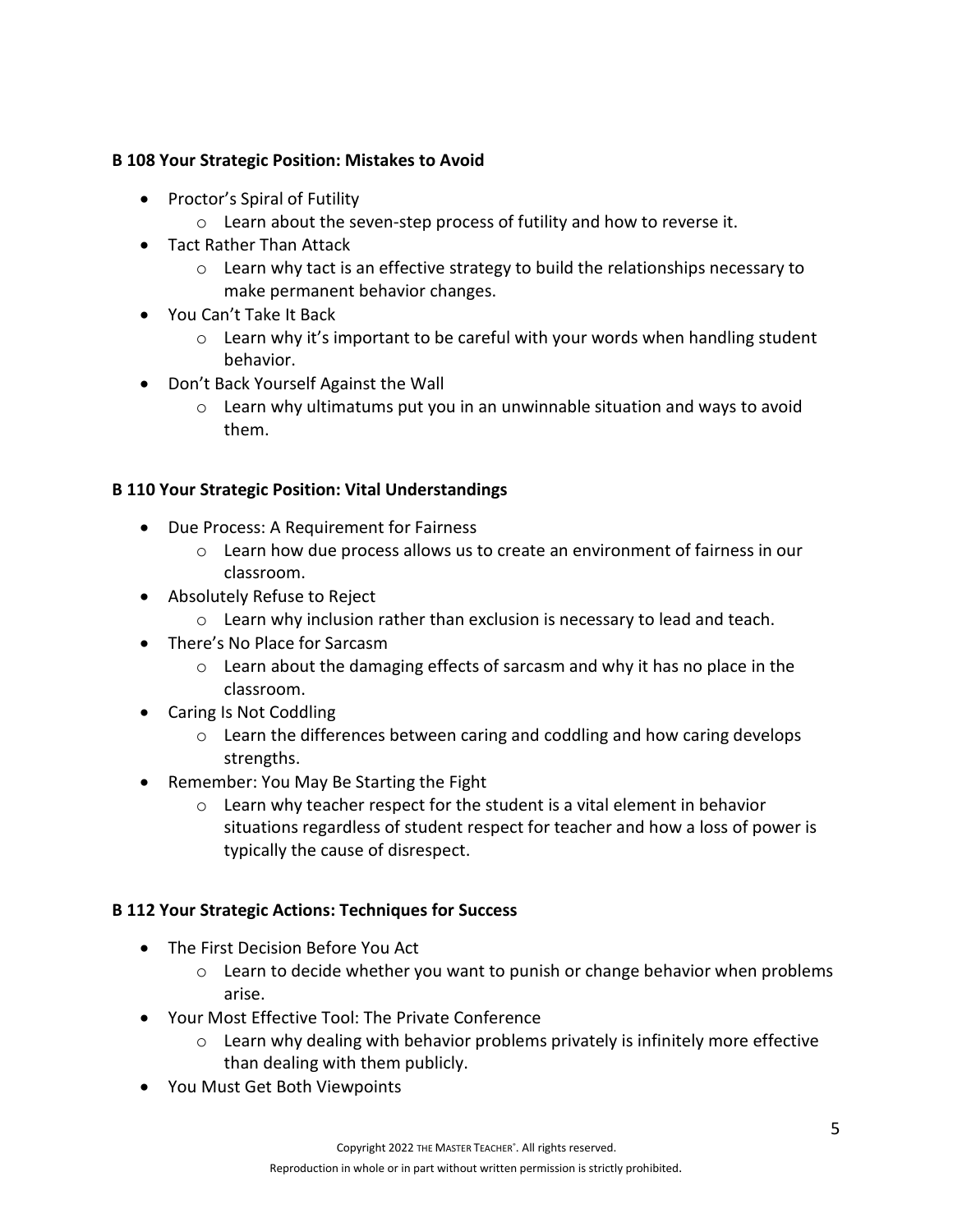- $\circ$  Learn why understanding the problem from the student's perspective and the student understanding it from yours is necessary to resolve it.
- Always Separate Attitude and Behavior
	- $\circ$  Learn why dealing with attitude and behavior as the same thing could undermine desired results in both.
- Counseling Students About Attitudes
	- $\circ$  Learn an effective two-step process for discussing attitudes with students.

## **B 114 Your Strategic Actions: Keeping Problems From Escalating**

- Never Ask Why . . . Ask What
	- $\circ$  Learn how asking what instead of why is more effective at changing behavior.
- The People Priorities
	- $\circ$  Learn about seven needs that students are attempting to meet with either appropriate or inappropriate behavior.
- Keeping the Responsibility for Misbehavior with the Student
	- $\circ$  Learn to be careful with the need for power and control in the classroom, as it can diminish students' responsibility for their own behavior.
- Discuss the Real Issues Without Doing Damage
	- $\circ$  Learn why it's important to be specific and caring when dealing with behavior problems.
- Confront With Caring
	- o Learn the best ways to confront students about misbehavior.

## **B 116 Your Strategic Actions: Keeping Communication Open**

- Two Vital Forms of Communication
	- o Learn about the benefits and differences of verbal and nonverbal communication.
- Techniques for Listening
	- $\circ$  Learn three effective listening techniques to establish good rapport with your students.
- Keys to Effective Listening
	- o Learn to overcome three specific blockages to effective listening.
- Sharing the Responsibility With Parents
	- o Learn why parents are an important resource in problem solving.

## **B 118 Your Strategic Actions: Maintaining Relationships With Students**

- Ownership Is a Key to Changing Behavior
	- $\circ$  Learn why instilling a sense of ownership and sharing power are the most powerful creators of appropriate behavior and self-discipline at school.